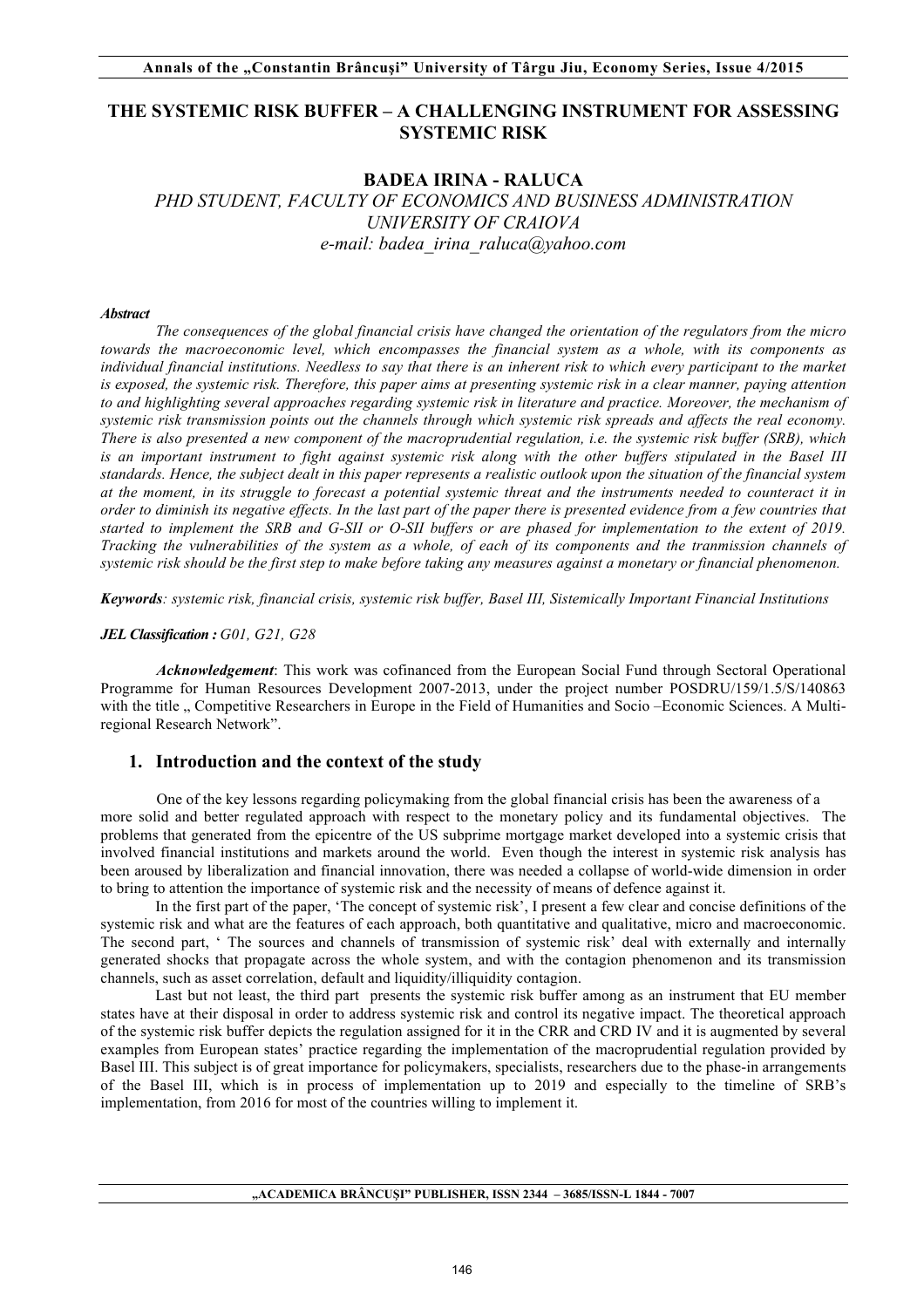## **2. The concept of systemic risk**

On the one hand, the dimensions of systemic risk, both at the micro and macro level, are tackled from the theoretical and empirical point of view. On the other hand, measuring systemic risk is a more delicate problem, because it entails each financial's institution contribution to systemic risk.

The aftermath of the financial crisis that burst in 2007 also changes the orientation of the regulators in terms of prudential policy, having as a legal basis the ongoing Basel III Accord, with its wide range of requirements for the banks in order to strengthen the banking system's resilience to shocks. From this point of view, "macroprudentialpolicy will be viewed as geared toward limiting systemic risk inorder to minimize the costs of financial instability on the economy".[6] (Jin& Nadal de Simone, 2014)

Systemic risk can be defined in both qualitative and quantitative manner. Alternatively, systemic risk is viewed as endogenous and reflects the mutual interaction between the financial system and the real economy producing overextension during boom periods, which become the seed of subsequent downturns [4](Borio et al., 2001). From a quantitative perspective, systemic risk refers to events in the financial system that result in high losses with a small probability of occurrence and potentially harm the real economy [5] (Drehmann & Tarashev, 2011).

Personally,I do not consider these definitions as throughgoing and, therefore, I highlight the forms taken by systemic risk in the banking sector and that encompass both definitions: a shock that affects the whole banking system and gets transmitted to the real economy or systematic risk; the outcome of an idiosyncratic shock to a financial institution that is propagated to the rest of the financial sector and ends up affecting the real economy and; third, as a slow build up of vulnerabilities in the bankingsystem that may unravel in a disorderly manner and affect the realeconomy. [6] (Jin&Nadal de Simone, 2014)

Even though it is well known that systemic risk has an inherent meaning of wideness, it can also have a micro and macroeconomic dimension, as it follows: the micro-systemic risk connects the failure of an individual institution to the system as a whole (default of a SIFI), assessing the degree of 'pollution' of financial stability caused by negative externalities whereas the macro-systemic risk arises when the financial system becomes exposed to aggregate risk, that can result from the growth of correlated exposure. [9] (Smaga, 2014)

Nonetheless, experience points out that the disrapture of the whole financial system has been rarely generated by contagion or the failure of an individual institution, due to the imminence of its specific risks. In practice, the financial institutions did not take into account the business cycle in the economy, hastening for growth when they were actually promoting procyclical behaviour. During the boom cycle of the economy, the institutions tend to ignore risks, their risk weighted assets decrease while capital requirements loosen as well. During the depression cycle, the risk premia increases, the financial institutions deleverage due to higher risks, the lending process is blocked and, consequently, the economic downturn is exacerbated.

Irrespective of the micro or macro dimension of systemic risk, promoting sound and stable policies requires a solid regulation framework, that can identify as early as possible the build up of endogenous imbalances aswell as of detecting in a timely manner the occurrence of exoge-nous shocks that after affecting banks' probabilities of default (PDs)get propagated across financial institutions and, eventually, to thereal economy and back to the financial sector. [6] (Jin & Nadal de Simone, 2014)

Systemic risk can be characterized as a negative pecuniary externality exerted by financial institutions that are 'too interconnected-to-fail' and there are some legislative and regulatory attempts to control their contribution to it. The most important regulatory imperative refers to the buffers stated in the Basel III standards,which can be applied as a combined buffer as well, depending on the national authorities' decision in every country and the financial institution's systemic importance.

## **3. The sources and the transmission channels of systemic risk**

## *3.1. The sources of systemic risk*

There are several sources of systemic risk, widely accepted amongst researchers, regulators, specialists, including external shocks as natural disasters, but there are the internally generated shocks that need to be paid more attention to. The lending booms, that were not only undampened but backed by lax lending standards, the capital market shock that propagated through the derivates are relevant examples of propagation of shocks across the markets, starting from an individual institution or a large number of institutions.

The Group of Ten (11 industrialized countries participating in the General Arrangements to Borrow, that meet annually to consult each other and cooperate on international financial matters: France, Germany, Belgium, Italy, Japan, the Netherlands, Sweden, the United Kingdom, the United States and Canada, with Switzerland playing a minor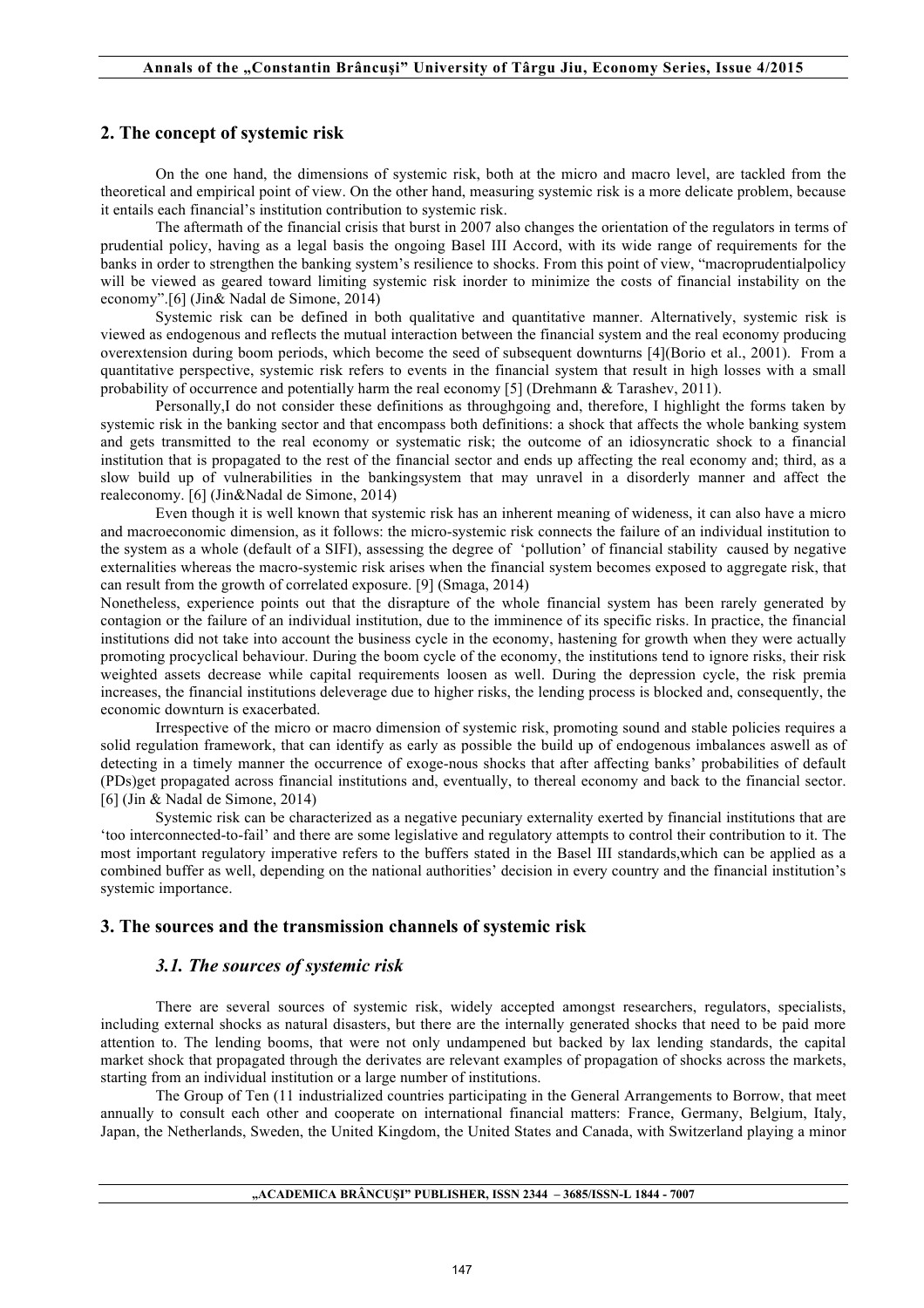### **Annals of the "Constantin Brâncuşi" University of Târgu Jiu, Economy Series, Issue 4/2015**

role) acknowledged that, in some concentrated financial systems, the collapse of a single market or financial institution may itself constitute systemic disruption.[18]

There is enormous support for the idea that asset prices and the credit cycle have strong implications for systemic stability, and that there are limits to what inflation- focused monetary policy can achieve on its own.[3] (Blundell-Wignall&Roulet, 2014)

The main causes of systemic risk are financial institutions that engage in three broad activities: i) credit intermediation; ii) maturity transformation; and iii) leverage. These activities extend well beyond banks, to what has been referred to as the shadow banking system, including importantly: hedge funds, insurance companies, real estate investment trusts (REITS), exchange traded funds, OTC derivatives, etc.

The procyclical behaviour of the market participants has proved to be damaging for both the institutions engaged in risk-taking activities and the system that includes them. Under certain circumstances, investor exuberance can be self-propagating[19], because higher prices caused by risk-taking are not necessarily a sign of economic growth and a favourable trend for the real economy.

Another significant source of systemic risk is related to the leverage, that helps create both liquidity and systemic risk . 'While higher bank leverage creates stronger creditor discipline at the individual bank level, it leads to greater systemic risk induced by contagious runs when creditors liquidate banks. This invites ex-post LOLR intervention to bail out "failing" banks from being liquidated by creditors and thereby to maintain the interim liquidity and continuity of banks.'[1] (Acharya, 2015)

Leverage plays a key role in many risk amplification processes; losses that less-leveraged entities could absorb may render more-leveraged ones unable to meet obligations to creditors.

## *3.2. The transmission channels of systemic risk*

As far as the transmission channels of systemic risk are concerned, the most important takes the form of contagion. Whether we refer to default or liquidity contagion, each financial institution should not underestimate its exposures at another institution, because in case of one's impairment, the other one will also suffer losses, due to chain reaction.

 The linkages among the financial institutions bias the shock propagation, depending on the contribution of the individual institution triggering the shock and the multitude of interconnections in the financial system. These linkages form owing to operations among banks, under different circumstances and always prone to procyclicality. The procyclical behaviour can be summed up as the tendency of the institutions to follow the cycle and engage in excessive risk-taking activities during an expansion cycle, when competition is high.

In his paper, Hurd signalizes the features of 4 main transmission channels of systemic risk, including asset correlation, default contagion, liquidity contagion and market illiquidity and asset fire sales. [7](Hurd, 2015) To begin with the asset correlation, this consists of banks' tendency to build their portfolios with common assets, that expose them to correlated asset shocks. For instance, the evidence standing for this statement comes from the recent

financial crisis, given the fact that in 2007, many large banks around the world 'held significant positions in the US subprime mortgage market'. This channel of transmission of system risk impairs the health of the system, that becomes more vulnerable to other types of contagion. [7] (Hurd, 2015)

Second, the default contagion refers to interbank exposures, that can generate contagion in case one component is hit by a shock and the shock has the potential to propagate and cause a widespread one. Beyond the traditional interbank exposures, such as loans with maturities of one week or less and overnight loans, there is a wide range of interbank operations, including swaps, derivates and other securitized assets. However, there was a widespread opinion before 2007 that securitization enhanced the 'resilience of the financial system to shocks, by spreading the impact of defaults across a large number of diverse parties.'[2] (Adrian et al, 2008)

Before the crisis, there was a low volume of transactions on the interbank market and that has a major contribution to the global financial downturn. If a bank faces insolvency and it is not bailed out by government, its creditors, including other banks, will probably lose their exposure and experience severe losses given the debtor's default.

Another channel for contagion is the liquidity contagion and can be characterized by the situation of a bank with insufficient liquid assets and access to short-term borrowing. Given their restrained access to other sources of financing their shortfall, they will head for 'untapped sources of collateralized borrowing' [7] (Hurd,2015). The collateralized borrowing is a market instrument used that has similar terms to a loan and it is an alternative for those who are not able to borrow in the interbank lending market.

Figure no.1 represents a simple model of contagion in the banking sector and it conveys the fact that the banks are all linked in terms of assets and liabilities and the impairment of one bank can trigger the domino effect upon the other banks in the system. For example, bank A has borrowed from bank B, bank B has borrowed from bank C and so on; if bank A defaults, then bank B's probability of default increases as well, resulting in its incapacity of refunding its loan to bank C.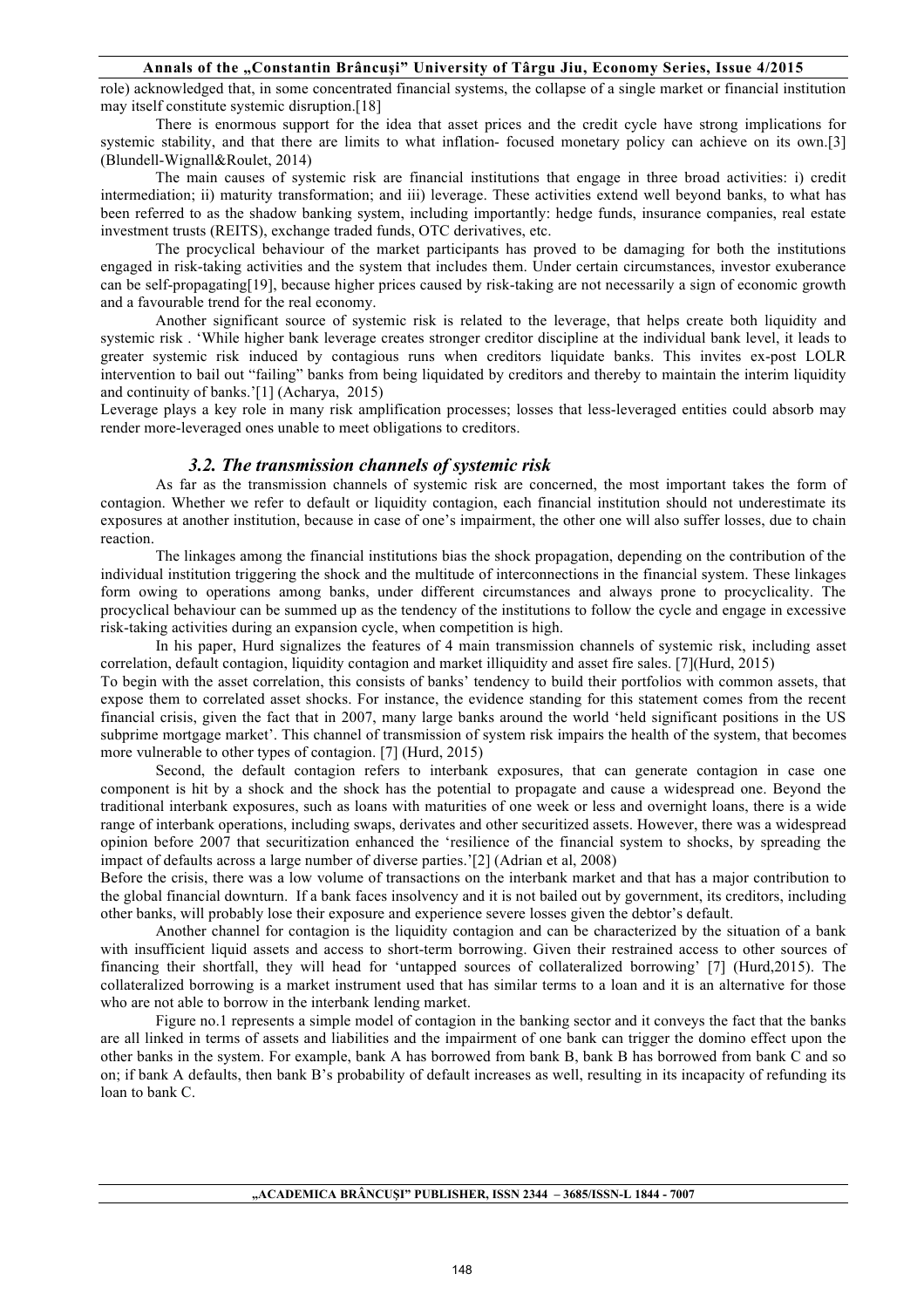

**Figure no.1 : The representation of the domino model of contagion in the banking sector** *Source: Adrian, T., Shin, H.S., Liquidity and financial contagion, 2008, p.2, http://www.fednewyork.org/research/economists/adrian/Liquidity\_Contagion\_BdeF022008.pdf*

Another transmission channel of systemic risk refers to market illiquidity and asset fire sales. In the context of the equity market, fire sales represent the trade of assets bellow their intrinsic value, due to the seller's distressed financial situation and the illiquidity of the market, because fire sales 'can occur only in illiquid markets' [8] (Kelly&LeRoy, 2004)

## **4. The Systemic Risk Buffer amongst Basel III requirements and its implementation in the EU member countries**

## *4.1. The Systemic Risk Buffer – concept and application*

The recent financial turmoil has renewed the debate on banking regulation, stressing out the necessity to consolidate the regulatory framework. In a highly interconnected system, when analysing the risk of a bank, the regulator should consider both its intrinsic risk and how its failure affects systemic stability.

One of shortcomings of the first two Basel Accords is that they approached the solvency of each institution independently. The recent crisis highlighted the additional 'systemic' risk that the failure of one large institution could cause the failure of one or more of its counterparties, which could trigger a chain reaction.[11]

Therefore, there are some measures supposed to enhance the capital quality, to raise the consistency and transparency of the core capital, in order to address systemic risk more effectively which can be referred to as buffers.

 In Figure no.2 there are presented the levels of every buffer embedded in the Basel III requirements , i.e. the capital conservation buffer, the countercyclical capital buffer, the systemic risk buffer and the systemically important institution buffers, with their individual rates and their rules of application. Another important aspect that derives from systemic risk are the Systemically Important Financial Institutions (SIFI), which are subject to additional requirements, as presented in Figure no.2 .

 The Systemic risk buffer (SRB) is a macroprudential instrument which EU member states may implement in their law. It aims to address systemic risks of long-term, non-cyclical nature or risks not covered by the CRR. The SRB implies additional CET1 capital on all or a subset of exposures. CRD IV only requires that the application of the buffer does not entail disproportionate adverse effects on the whole financial system or on parts of it. There is no maximum limit for the SRB level, but notification to the Comission, the European Systemic Board (ESRB) and the EBA (European Banking Authority), and the approval procedure when needed, depend on the level or SRB rate (below 3%, from 3-5%, above 5%) and the scope of application(whether exposures in other member states and/or third countries are affected). [13] (OECD)

G-SIIs (global systemically important institutions) are from  $1<sup>st</sup>$  of January 2016 subject to complementary requirements of CET1 capital ranging from 1% to 3,5% of risk-weighted assets, to cover the potential negative impact on the financial system, in case of distress. These institutions are categorized depending on their size, interconnectedness, substitutability of services or financial infrastructure and cross-border activity. [13] (OECD economic surveys – euro area 2014)

Besides the G-SIIs, there are other systemically important institutions (O-SII), which are also subject to capital surcharges and are classified accordingly taking into consideration 4 criteria: size; importance for the economy of the

#### **"ACADEMICA BRÂNCUŞI" PUBLISHER, ISSN 2344 – 3685/ISSN-L 1844 - 7007**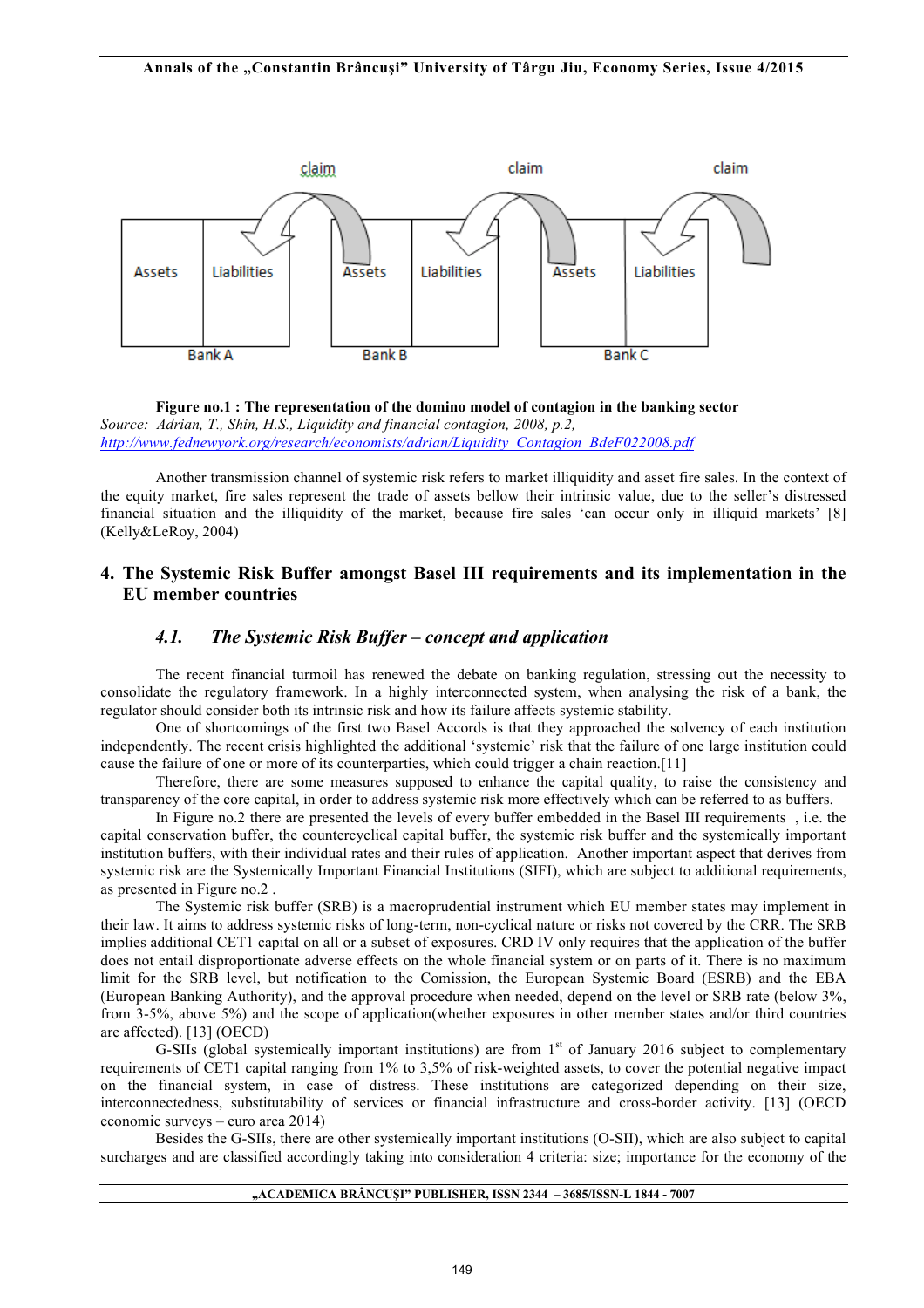#### **Annals of the "Constantin Brâncuşi" University of Târgu Jiu, Economy Series, Issue 4/2015**

EU or the relevant member states; significance of cross-border activities; interconnectedness of the institution or the group within the financial system. [17] (https://www.eba.europa.eu/regulation-and-policy/single-rulebook/interactivesingle-rulebook/-/interactive-single-rulebook/article-id/298 )

The buffer for the O-SIIs will be set at maximum 2% of CET1 and are not 'legally binding', unlike the regulatory standards for the G-SIIs buffer.



- a. As a percentage of the total exposure amount
- b. National authorities are entitled to increase this rate if necessary
- c. May be higher
- d. As a percentage of the risk-weighted exposure values of those risk exposures in respect of which the systemic risk buffer is imposed

#### **Figure no.2 Capital buffers in Capital Requirements Directive IV(CRD IV)**

*Source: author's projection based on the Deutsche Bundesbank Monthly Report, June 2013*

# *4.2. Evidence of systemic risk buffer implementation from European countries*

 In Table. no.1 there is a clear picture of the requirements' implementation phase in several countries, according to the study of Arion Banki from Iceland, in September 2014.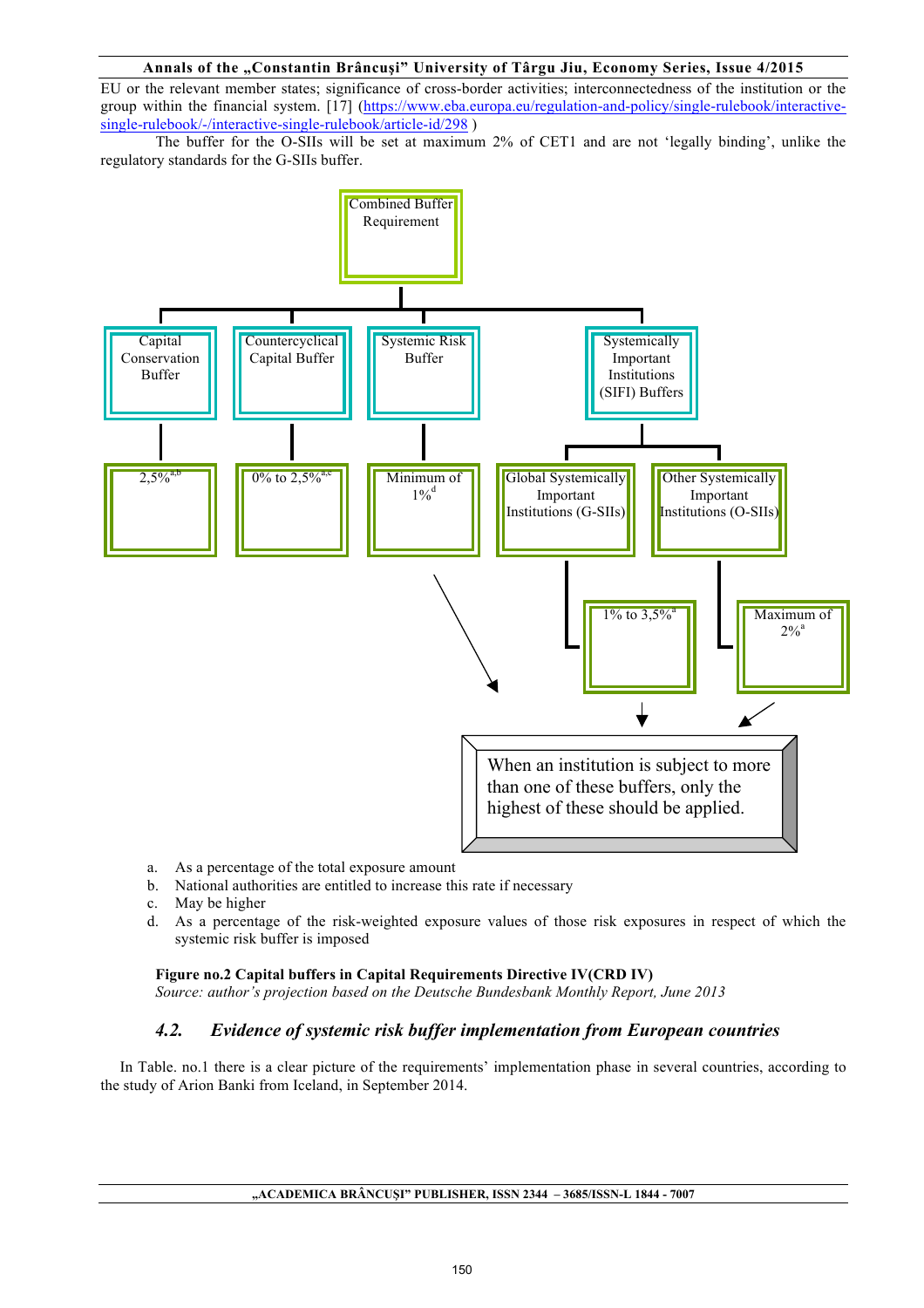|             | Capital<br><b>Conservation</b><br><b>Buffer</b> | <b>Competent</b><br><b>Authority</b>            | Countercyclical<br><b>Capital Buffer</b> | <b>Competent</b><br><b>Authority</b>  | <b>Systemic</b><br><b>Risk</b><br><b>Buffer</b> | <b>Competent</b><br><b>Authority</b> | $O-$<br>$SIIs/G-$<br><b>SIIs</b> |
|-------------|-------------------------------------------------|-------------------------------------------------|------------------------------------------|---------------------------------------|-------------------------------------------------|--------------------------------------|----------------------------------|
| Iceland     | Phased                                          | Financial<br>Supervisory<br>Authority<br>(FME)  | $0-2,5%$                                 | FME/Financial<br>Stability<br>Council | 3%                                              | <b>FME</b>                           | $2% -$<br><b>FME</b>             |
| Austria     | Phased                                          | Financial<br>Market<br>Authority<br>(FMA)       |                                          | <b>FMA</b>                            |                                                 | <b>FMA</b>                           |                                  |
| Belgium     | Phased                                          | <b>National Bank</b><br>of Belgium<br>(NBB)     |                                          | <b>NBB</b>                            |                                                 | <b>NBB</b>                           |                                  |
| Croatia     | No Phasing                                      | National Bank                                   | (2015)                                   | <b>National Bank</b>                  | $1,5%$ to<br>3% (2014)                          | National<br>Bank                     |                                  |
| Denmark     | Phased                                          | Financial<br>Supervisory<br>Authority<br>(DFSA) |                                          | <b>DFSA</b>                           | $3\frac{6}{2014}$<br>$5\% (2015)$               | <b>DFSA</b>                          | $1\% - 3\%$                      |
| Estonia     | No Phasing                                      | Eesti Pank                                      |                                          | Eesti Pank                            | $2\frac{6}{2014}$                               | Eesti Pank                           | $\blacksquare$                   |
| Germany     | Phased                                          | BaFin                                           |                                          | FinMin/BaFin+<br><b>BundesBank</b>    |                                                 | MinFin                               |                                  |
| Netherlands | Phased                                          | De<br>Nederlandsch<br>e Bank(DnB)               |                                          | DnB                                   | 3%                                              | DnB                                  | $1\%$                            |
| Norway      | No Phasing                                      | Financial<br>Supervisory<br>Authority<br>(FSA)  | 1% from 2015                             | MinFin based<br>on FSA input          | $3\frac{6}{2014}$                               | <b>FSA</b>                           | $1\%$<br>(2015)<br>2%<br>(2016)  |
| UK          | Phased                                          | Prudential<br>Regulatory<br>Authority<br>(PRA)  |                                          | Bank of<br>England                    | Up to $3\%$                                     | Her<br>Majesty's<br>Treasury         |                                  |

## Table no. 1 **: The stage of achievement of the buffers stated in CRD IV in EU member states in 2014**

*Source: author's projection based on the Survey of national implementatios and the status in Iceland, Arion Banki, September 2014, http://sff.is/sites/default/files/capital\_buffers\_-\_sept\_2014\_-go.pdf*

Moreover, in Chart no.1 there is presented the timeline of the systemic risk buffer, the O-SII buffer and the capital conservation buffer up to 2019, associated with the rates for each year of implementation, as the Financial Supervisory Authority (FME) in Iceland projected for the 2015-2019 horizon. Moreover, FME recommended a combined buffer value of 7,5% should be phased in 5 years, consisting of the buffers mentioned above; whilst CCB and O-SII buffer have constant values, the SRB gradually increases from 0% to 3% up to 2019.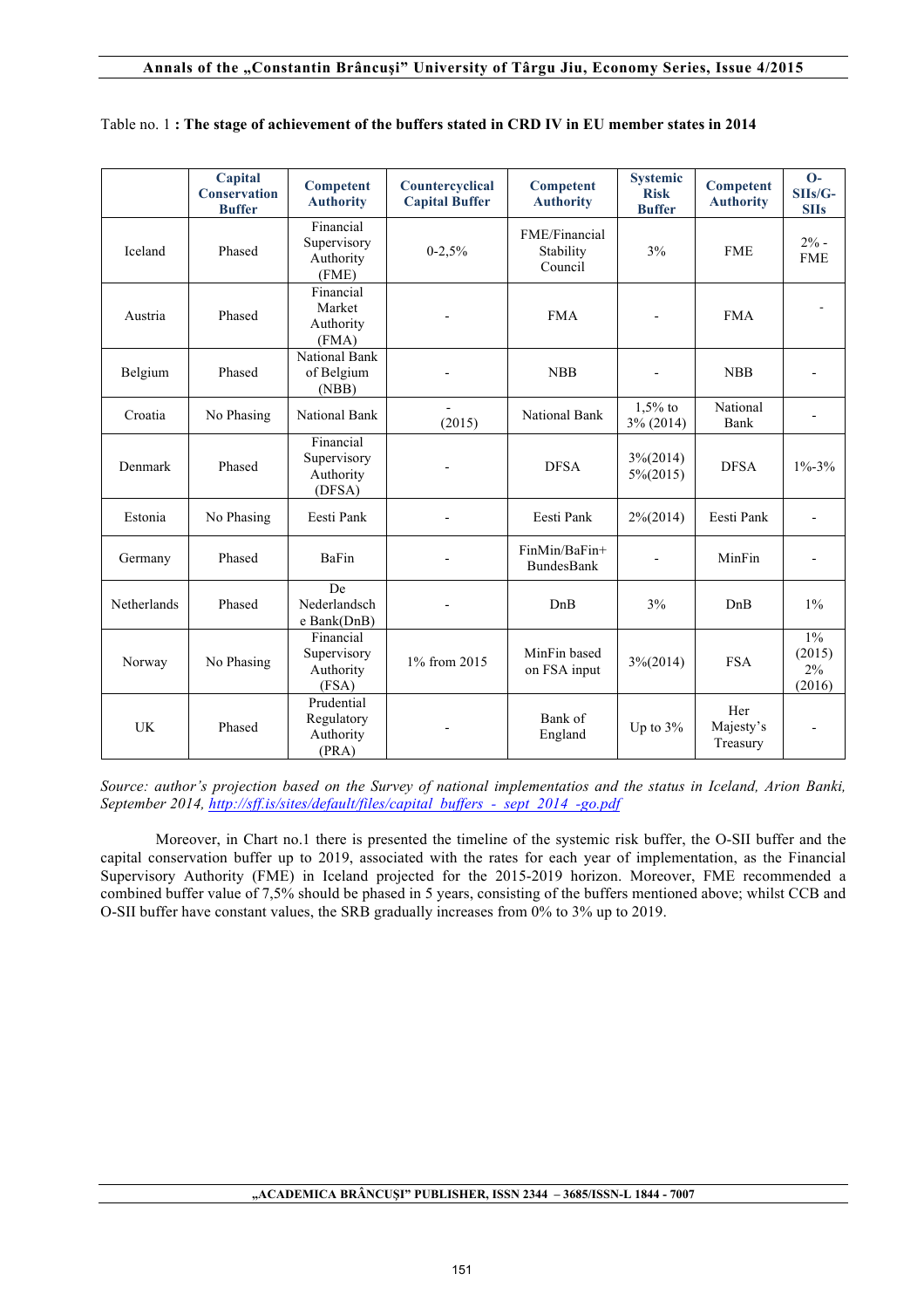

Chart. no. 1 **The phase-in arrangements for O-SII Buffer, SRB and CCB**

*Source: author's elaboration based on the data in the Survey of national implementatios and the status in Iceland, Arion Banki, September 2014, http://sff.is/sites/default/files/capital\_buffers\_-\_sept\_2014\_-go.pdf*

## *The implementation of systemic buffer in UK*

To begin with, the Prudential Regulation Authority (PRA) in UK made a few propsals regarding the implementation of the buffers, seen as 'add-ons' to the minimum capital requirements, as it follows: [18] (http://www.lexology.com/library/detail.aspx?g=51e73b3a-6511-4231-b8c5-64be7d4de4f1 )

- *The Countercyclical capital buffer (CCB)* must be held in the form of common equity to provide a 'buffer' of capital that can absorb losses during future periods of stress. The CCB requires implementation from 1 January 2016 (at a rate of 0-2.5% of RWAs, depending on national buffer rates, but the PRA plans to set no cap on this buffer for UK banks).
- *Capital conservation buffer* starts at a rate of 0.625% of risk-weighted assets (RWAs) from 1 January 2016, increasing to 2.5% by 1 January 2019.
- *G-SII/G-SIFI/G-SIB buffer* are additional capital buffers required to be held by "global systemically important firms/banks/institutions" (known as G-SIIs, G-SIBs or G-SIFIs . National regulators (i.e. the PRA in the UK) must set this buffer, which will be phased-in from 2016-2019.
- *O-SII buffer***:** the PRA will be responsible for identifying "other systemically important institutions" (O-SIIs) from 1 January 2016. The PRA will consult on and set out its policy for identifying O-SIIs in 2015, but the authorities have decided that there are no O-SII subject to additional buffers.
- *Systemic risk buffer (SRB*): this is a CRD IV-specific buffer (not referenced in Basel III) which is a temporary buffer, referred to in the UK as a "sectoral capital buffer" (SCB). The UK has been applying the SRB/SCB (of up to 3% of Common Equity Tier 1) from 1 January 2015 only in circumstances in which excess credit growth needs preventing - such as a "bubble" arising in the housing market.

Together, the countercyclical capital buffer, capital conservation buffer, G-SII buffer and the systemic risk buffer (if applicable) are to be combined and are referred to by the PRA as a banks' "combined buffer" (not all Member States will necessarily do this, so European banks will not all have to meet the same requirement(s) at the same time). [18]

## *The implementation of systemic risk buffer in Denmark*

In Denmark, according to the 'Notification of the intended use of a systemic risk buffer", The systemic risk buffer is set within a range of  $1.0 - 3.0$  per cent of RWA. The applicable buffer level for an institution depends on the

#### **"ACADEMICA BRÂNCUŞI" PUBLISHER, ISSN 2344 – 3685/ISSN-L 1844 - 7007**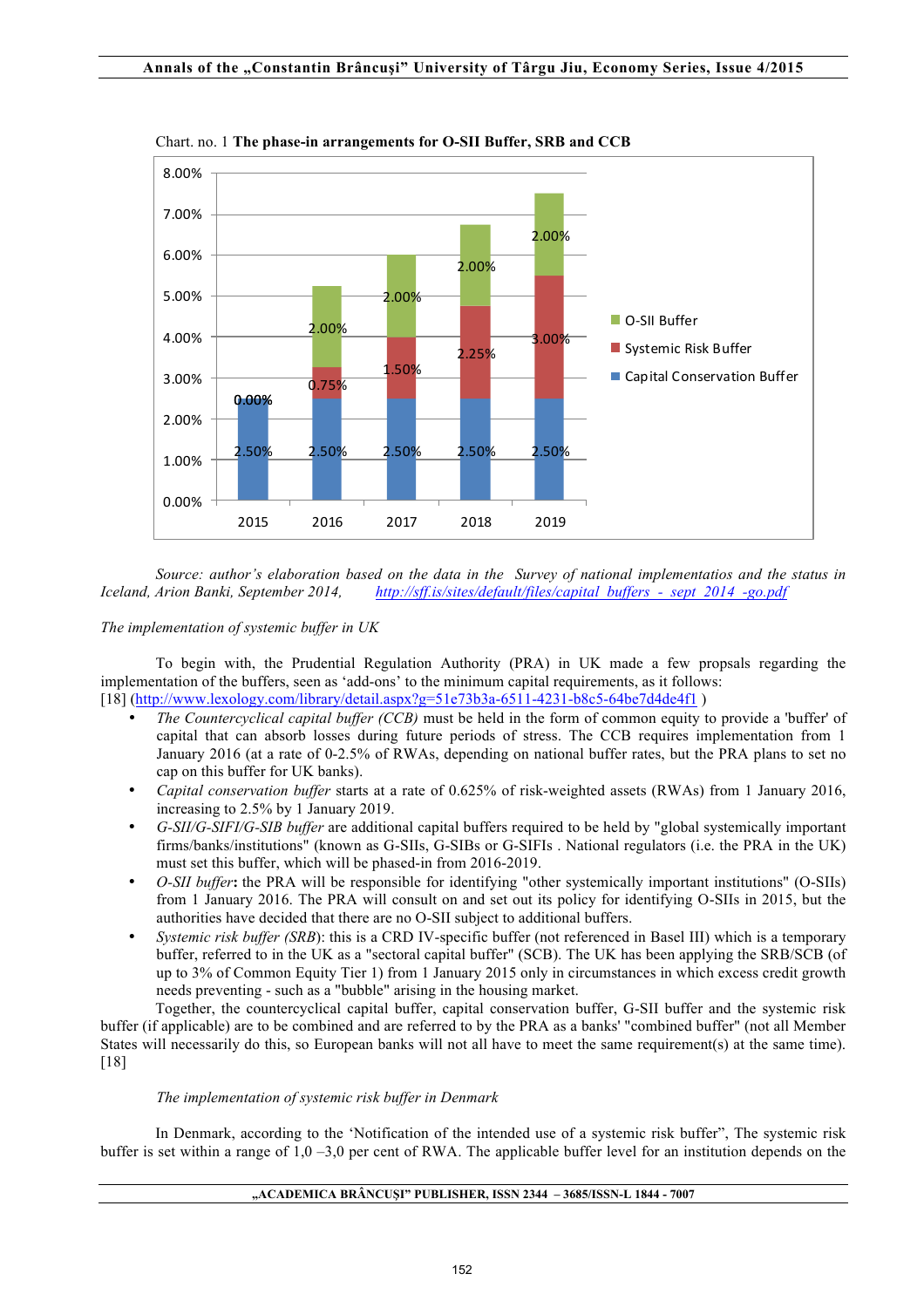## **Annals of the "Constantin Brâncuşi" University of Târgu Jiu, Economy Series, Issue 4/2015**

subcategory of systemic risk. There are five subcategories depending on the calculated level of systemic importance and the systemic importance is calculated as an average of the following factors:[21]

- The institution's total assets as a percentage of the total assets of Danish banks, mortgage credit institutions and investment companies;
- The institution's lending in Denmark as a percentage of the total lending by Danish banks and mortgage credit institutions in Denmark;
- The deposits held by the institution in Denmark as a percentage of the total deposits held by Danish banks in Denmark.

At the same time, the institutions covered by the systemic risk buffer are institutions categorized as O-SIIs, relying on the following criteria :

- 1. The institution's total assets are larger than 6,5 percent of domestic GDP,
- 2. The institution's Lending in Denmark is larger than 5 percent of the total lending by Danish banks and mortgage credit institutions in Denmark,
- 3. The Deposits held by the institution in Denmark are larger than 5 percent of the total deposits held by Danish banks in Denmark.

To sum up, Denmark's banking sector can be characterized as concentrated, with few very large and medium sized institutions, that can cause significant distress for the real economy. [20]

#### *The implementation of systemic risk buffer in Estonia*

From 1 August 2014 a 2% systemic risk buffer requirement applies for all banks and banking groups licensed in Estonia. The requirement is calculated in relation to total risk exposure, and credit institutions must meet it from common equity tier 1. [15]

There are two main reasons for setting a systemic risk buffer:

the Estonian economy is vulnerable because it is small and open. As Estonia is undergoing economic convergence and still has a large need for investment, it is probable that the economy will continue to fluctuate more than those of many other European countries. Although the financial buffers of companies and households have increased, they are still relatively modest and are not necessarily sufficient to cope with unexpected external or domestic shocks;

- the Estonian financial system is vulnerable because of the importance of the banking sector in financing the economy and the high degree of concentration in banking. A large majority of the banking sector is exposed to the risks from the same group of countries and economic sectors.

#### *The implementation of systemic risk buffer in Austria*

In Austria, [16] regulators imposed the buffer on the country's biggest banks so as to preserve financial stability and protect the banks from riskful operations in eastern Europe. For instance, UniCredit Bank Austria AG, Raiffeisen Bank International AG and Erste Group Bank AG must have buffers of common equity Tier 1 capital equivalent to as much as three per cent of their risk-weighted assets.

The buffer would be introduced in two steps- two per cent by mid-2016 and three per cent a year later.

## **5. Conclusions**

This paper represents an outlook on the systemic risk both as a concept and reality, being a matter of interest especially for policymakers, whose efforts converge to mitigating the systemic risk and procyclicality. The propagation of shocks across the whole financial system could generate its collapse through the transmission channels of systemic risk, as discussed above.

Therefore, the new framework of the macroprudential regulation is still highly debated and in course of implementation, and the tools for diminishing systemic risk are the buffers provided by the Basel III standards. Besides the well known capital conservation buffer and countercyclical capital buffer, there are several buffers which address not only to any financial institutions, but also to systemically important institutions, whose default would be a major shock by itself; additionally, the systemic risk buffer's implementation is subject to overheated debates at the moment.

 However, there is no evidence that the 1-3% risk weighting will provide an adequate capital cushion to contain the systemic fallout [11] and a future research on the evolution of the buffers' implementation in the EU states would be of great interest.